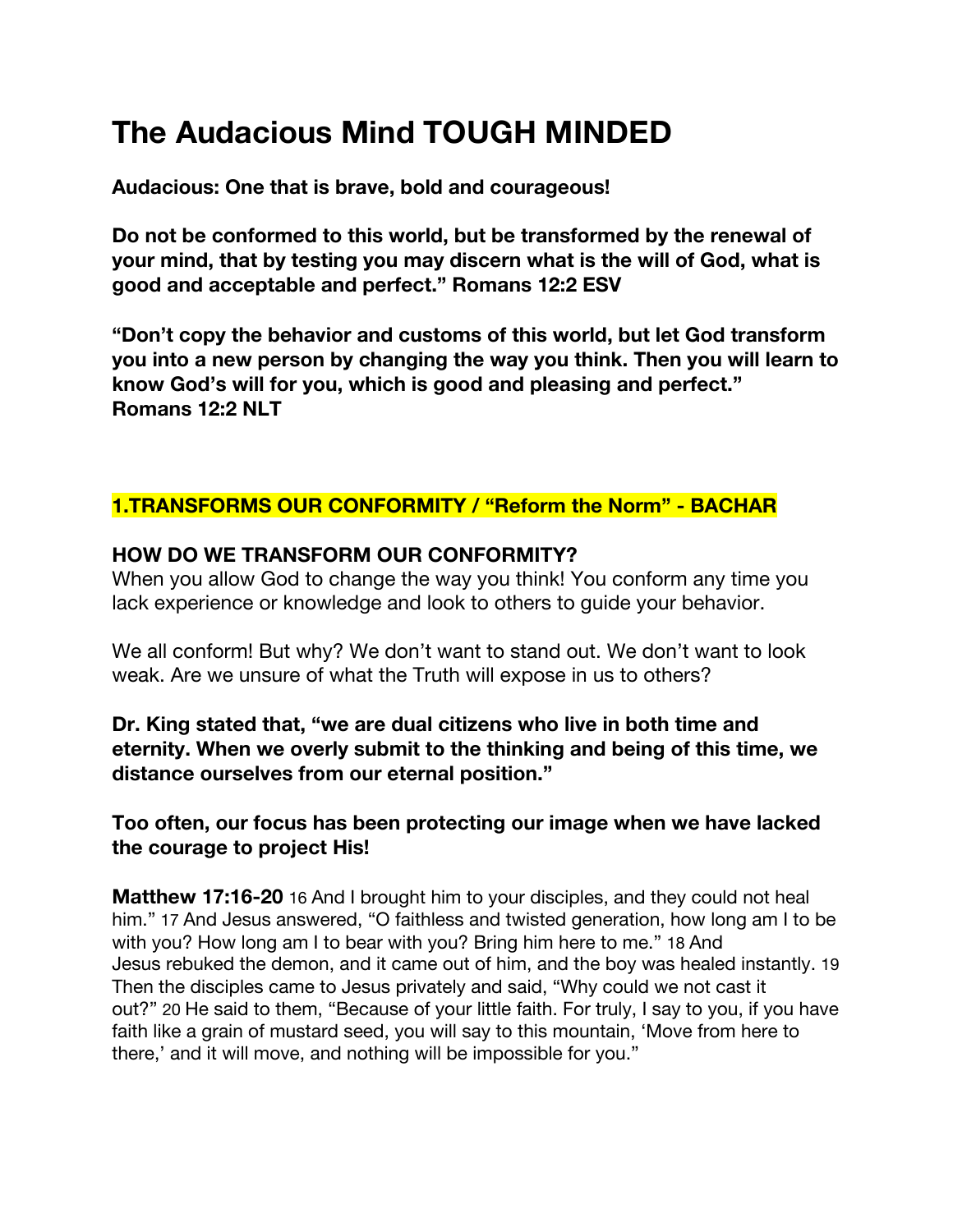In *Strength to Love*, Dr. King shares this powerful point, "Jesus said their failure was caused by their unbelief. , if you have faith like a grain of mustard seed, you will say to this mountain, 'Move from here to there,' and it will move, and nothing will be impossible for you. They had tried to do by themselves what could be done only after they surrendered their natures to God that his strength flowed freely through them"

**We must care less about fitting in and more about bringing people in to the faith! But that can only happen when our convictions and our faith merges with Truth of God's Word; then, we have the power to be transformed through the renewing of our minds so that the next step of testing may prove God's will for us**

# **2.TRANSCENDENT COMPASSION | SUPERNATURAL COMPASSION**

**Jesus was moved by compassion for people which was abnormal behavior based upon the social context of that time- Christ's love was developed in absolute and radical love.**

## **Matthew 9:35-38 ESV**

**"And Jesus went throughout all the cities and villages, teaching in their synagogues and proclaiming the gospel of the kingdom and healing every disease and every affliction. When he saw the crowds, he had compassion for them, because they were harassed and helpless, like sheep without a shepherd. Then he said to his disciples, "The harvest is plentiful, but the laborers are few; therefore pray earnestly to the Lord of the harvest to send out laborers into his harvest.""**

#### **When you answer the call of others- God speaks in unusual ways!**

We are at a time where we do not have the luxury for soft mindedness. King says "There is nothing more tragic than to see a person who has risen to the disciplined heights of tough minded and has sunk to the passionless depths of hard heartedness.

## **Our compassion must be swaddled in Christ centered human dignity as we affirm that each person is created in the Image of God.**